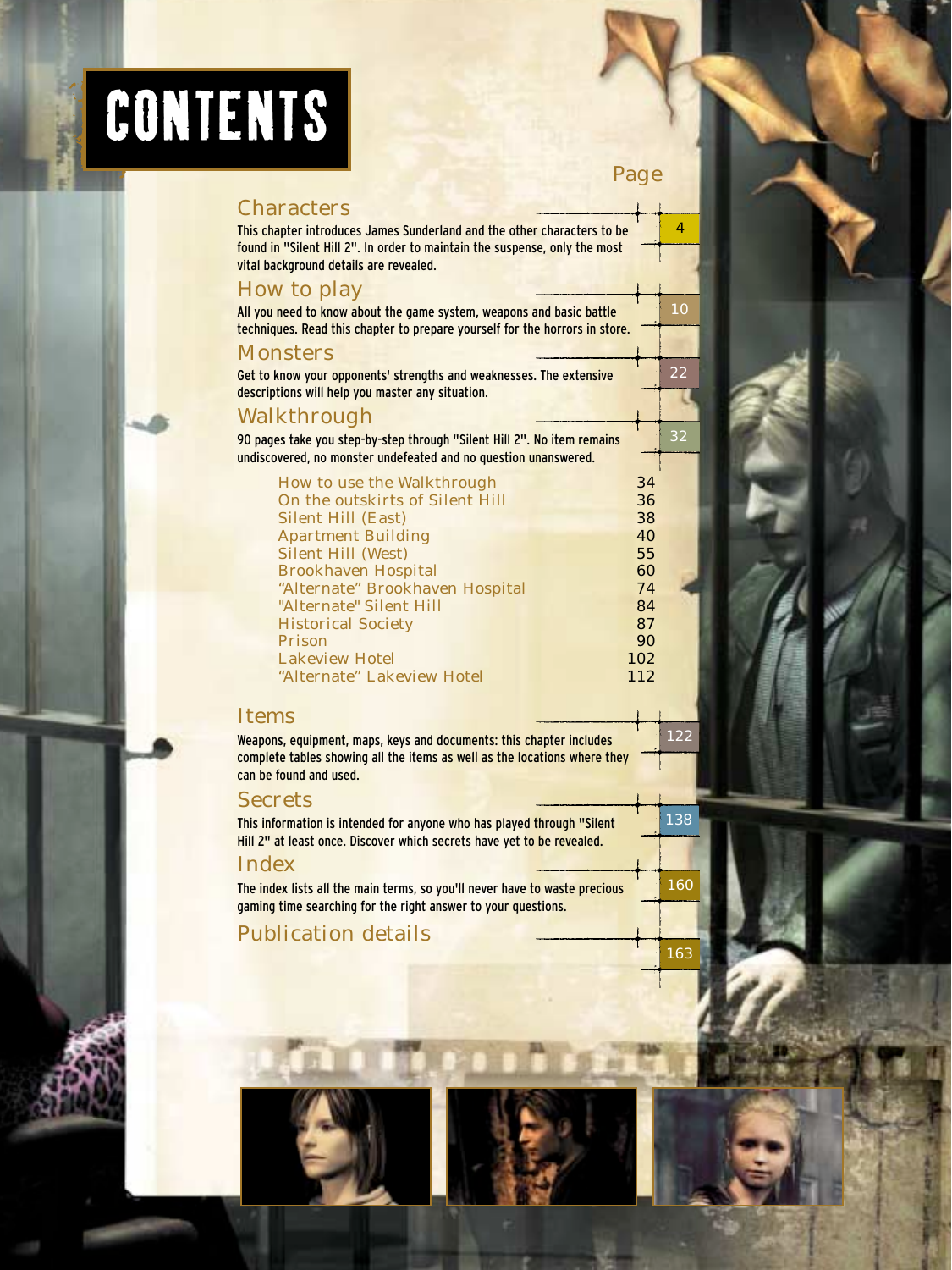5

## **James Sunderland**

It is a letter that brings James Sunderland to Silent Hill. A letter supposedly sent by his wife Mary, who fell ill and died three years ago. Of course, James doesn't believe that she could possibly still be alive but he must find out one way or another.

> The town of Silent Hill is full of memories for Mary and her husband. It is a place where they once spent many happy hours together. James promised that they would return, but he was never able to keep that promise: three years ago Mary fell victim to a fatal illness. Yet now a letter arrives, unmistakably penned in Mary's handwriting and written after her death. Is it possible that she is still alive? Not only this letter, but also Mary's death, appear to be surrounded by a terrible secret. Who or what is lying in wait for James in their 'special place'?

Cha

How to play

Plagued by doubts, and driven by a spark of hope that he might be reunited with his wife, James sets out for the peaceful town where he and Mary once spent a romantic break. But, on his arrival, he is met by mystery: everything is shrouded in a dense and eerie fog and there's not a soul to be seen on the streets. Then James discovers a trace of blood, and watches an unearthly shadow disappear into the mist. Yet this fearsome apparition, which James encounters but a short time later, is merely the start – nothing compared to the horror which he will confront in the hours to come. As he investigates



the mysteries of Silent Hill, the further and further he is drawn into the nightmares and terror that surround him. What is real? What is merely the product of his own imagination? James' search for Mary becomes a descent into the depths of his soul ...

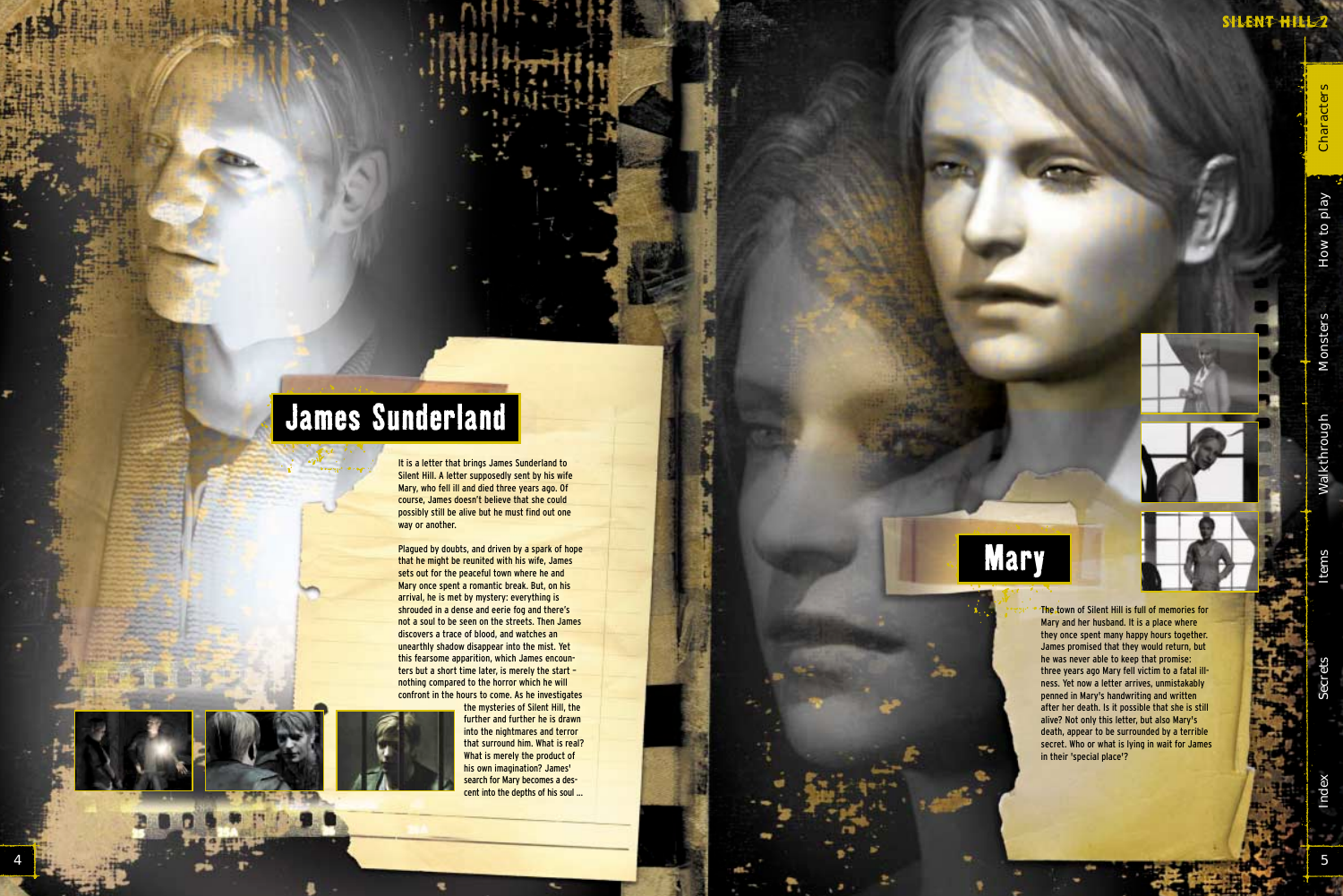#### وفاقت فيتفكان منعقلة

### Survival tips

#### **Health**

Although this chapter should well prepare you for your adventure in Silent Hill, this is going to be no mere stroll in the park. Once James has been injured by the awful creatures wandering through the town, you'll need Health Drinks, First-aid kits or Ampoules to restore him to full health. You can use these during the game by pressing the right analog stick ( **R3** button), or you can go to the inventory. If you choose the latter method, take care to ensure that you select the correct cure: keep an eye on the Status display. As long as James is in perfect health, the Status display will show a flicker-free green image of the game environment. The picture changes once he's taken a few knocks. The worse your hero's health, the more interference you'll see, while the colour changes from green to red, indicating that James is in mortal danger.





Rosewater Park

Rendell S

**Juthur Au** 

A close-range weapon enables you to launch two different kinds of attack. If you tap the ⊗ button lightly, James will<br>launch a side or central attack. However, if you press the G launch a side or central attack. However, if you press the  $\otimes$  $\tilde{z}$ 

If the Status display has only dropped one level (i.e. the display is merely flickering slightly), all you need to do is administer a Health Drink. A First-aid kit would be too much of a good thing, while Ampoules should be carefully hoarded for those emergencies when James is about to breathe his last. Sensitive fingers will enable you to detect injuries without consulting your inventory. The worse James' health, the more heavily your controller will vibrate: the vibration is reminiscent of a rapid and irregular pulse. However, you'll find that this method is not foolproof in the heat of battle, since the recoil of a discharged firearm may also generate vibrations. James' exhaustion is apparent on screen: you'll see his shoulders drooping and hear him gasping for breath - but watch out! He may also be gasping for breath after running for a while, so it may be worth taking a look at the inventory to see precisely

Index Secrets Items Walkthrough Monsters How to play Characters Walkthrough

Items

Secrets

Index







Side swipe with a large radius

Even when your weapon is lowered, only very slow movements are possible





button hard, he'll let loose a two-handed overhead blow. This must be precisely aimed to ensure it strikes its target, but it is significantly more effective than longer-range attacks.

#### Close-range weapons

If you want James to use a selected weapon, you'll have to hold down the ®2 button: it is only in Beginner mode that the<br>weapon is automatically used in the face of danger. You can weapon is automatically used in the face of danger. You can now use the  $\otimes$  button to launch an attack but, depending on<br>the weanon selected, there are a few things you should note: the weapon selected, there are a few things you should note:

|                                                                                                                                                                                                                                                                                                                                                                                                                                                                                                                                                                                                                                                                                                                                                                                                                                                                                                                         | <b>Weapon</b>                                              | <b>Wooden plank</b>                          | <b>Steel pipe</b>                                | <b>Great knife</b>                    |  |
|-------------------------------------------------------------------------------------------------------------------------------------------------------------------------------------------------------------------------------------------------------------------------------------------------------------------------------------------------------------------------------------------------------------------------------------------------------------------------------------------------------------------------------------------------------------------------------------------------------------------------------------------------------------------------------------------------------------------------------------------------------------------------------------------------------------------------------------------------------------------------------------------------------------------------|------------------------------------------------------------|----------------------------------------------|--------------------------------------------------|---------------------------------------|--|
|                                                                                                                                                                                                                                                                                                                                                                                                                                                                                                                                                                                                                                                                                                                                                                                                                                                                                                                         | Possible to move while holding the<br>weapon at the ready: | Yes                                          | Yes                                              | <b>No</b>                             |  |
|                                                                                                                                                                                                                                                                                                                                                                                                                                                                                                                                                                                                                                                                                                                                                                                                                                                                                                                         | Light attack:                                              | Side swipe with a limited radius             | <b>Blow</b>                                      | Side swipe with                       |  |
|                                                                                                                                                                                                                                                                                                                                                                                                                                                                                                                                                                                                                                                                                                                                                                                                                                                                                                                         | Range:                                                     | Slight                                       | Large                                            | Large                                 |  |
|                                                                                                                                                                                                                                                                                                                                                                                                                                                                                                                                                                                                                                                                                                                                                                                                                                                                                                                         | <b>Sequence of blows:</b>                                  | Rapid                                        | Rapid                                            | <b>Very slow</b>                      |  |
|                                                                                                                                                                                                                                                                                                                                                                                                                                                                                                                                                                                                                                                                                                                                                                                                                                                                                                                         | <b>Special feature:</b>                                    | Two hits in quick succession are<br>possible | James takes a small step forward<br>at each blow | Even when your w<br>only very slow mo |  |
|                                                                                                                                                                                                                                                                                                                                                                                                                                                                                                                                                                                                                                                                                                                                                                                                                                                                                                                         |                                                            |                                              |                                                  |                                       |  |
|                                                                                                                                                                                                                                                                                                                                                                                                                                                                                                                                                                                                                                                                                                                                                                                                                                                                                                                         | <b>Heavy attack</b>                                        | <b>Overhead blow</b>                         | Overhead blow                                    | <b>Overhead blow</b>                  |  |
|                                                                                                                                                                                                                                                                                                                                                                                                                                                                                                                                                                                                                                                                                                                                                                                                                                                                                                                         | Range:                                                     | <b>Medium</b>                                | Medium                                           | <b>Medium</b>                         |  |
|                                                                                                                                                                                                                                                                                                                                                                                                                                                                                                                                                                                                                                                                                                                                                                                                                                                                                                                         | <b>Sequence of blows:</b>                                  | Rapid/medium                                 | Rapid                                            | <b>Very slow</b>                      |  |
| <b>Firearms</b><br>Firearms offer just one method of attack. If you keep the $\otimes$<br>shells left in your weapon. Then open the inve<br>button held down, James will empty the magazine. If you<br>pressing the START) button, and select the Re<br>continue holding down the button, he'll reload if he has any<br>the top right in the Command menu. You can t<br>ammunition left. You can't move James during this time-<br>inventory, and continue firing without any und<br>consuming procedure, so any<br>Although a rifle or shotgun has more firepowe<br>monsters lurking about will find<br>there are disadvantages: the magazine contai<br>him easy prey.<br>and the rate of fire is slower. Incidentally, you<br>Shotgun's effectiveness increases rapidly the<br>You'd be better advised to keep<br>your target, so it can sometimes be more use<br>track of the number of bullets or<br>Hunting rifle. |                                                            |                                              |                                                  |                                       |  |
|                                                                                                                                                                                                                                                                                                                                                                                                                                                                                                                                                                                                                                                                                                                                                                                                                                                                                                                         | <b>Weapon</b>                                              |                                              |                                                  | <b>Hunting rifle</b>                  |  |
|                                                                                                                                                                                                                                                                                                                                                                                                                                                                                                                                                                                                                                                                                                                                                                                                                                                                                                                         | Possible to move while holding the<br>weapon at the ready: | <b>Handgun</b><br>Yes                        | Shotgun<br>Yes                                   | <b>No</b>                             |  |
|                                                                                                                                                                                                                                                                                                                                                                                                                                                                                                                                                                                                                                                                                                                                                                                                                                                                                                                         | Possible to move while shooting:                           | Yes                                          | <b>No</b>                                        | <b>No</b>                             |  |
|                                                                                                                                                                                                                                                                                                                                                                                                                                                                                                                                                                                                                                                                                                                                                                                                                                                                                                                         | <b>Bullets or shells per magazine</b>                      | 10                                           | 6                                                | $\overline{4}$                        |  |
|                                                                                                                                                                                                                                                                                                                                                                                                                                                                                                                                                                                                                                                                                                                                                                                                                                                                                                                         | 1 shot every  seconds.                                     | 0.5                                          | $\overline{c}$                                   | 1.5                                   |  |
|                                                                                                                                                                                                                                                                                                                                                                                                                                                                                                                                                                                                                                                                                                                                                                                                                                                                                                                         | <b>Total quantity of ammunition</b>                        | <b>High</b>                                  | Medium                                           | Low                                   |  |
|                                                                                                                                                                                                                                                                                                                                                                                                                                                                                                                                                                                                                                                                                                                                                                                                                                                                                                                         |                                                            |                                              |                                                  |                                       |  |

#### Battle academy

| <b>Shotgun</b> |  |
|----------------|--|
|                |  |
| Yes            |  |
|                |  |
|                |  |
|                |  |
| <b>No</b>      |  |
| 6              |  |
|                |  |
| $\overline{c}$ |  |
|                |  |
| Medium         |  |
|                |  |
|                |  |
|                |  |

| $\mathbf{16}$ |  | I | $\overline{\phantom{a}}$<br>$\begin{array}{ c c c }\hline \rule{0pt}{1.5ex}\hspace{0.15ex} & \hspace{0.15ex} \textbf{17} \end{array}$ |
|---------------|--|---|---------------------------------------------------------------------------------------------------------------------------------------|
|               |  |   |                                                                                                                                       |

| <b>Hunting rifle</b> |
|----------------------|
| <b>No</b>            |
| <b>No</b>            |
| 4                    |
| 1.5                  |
| Low                  |
|                      |
|                      |

Monsters

Characters

How to play

SHLENT HILL 2

shells left in your weapon. Then open the inventory in time by pressing the <mark>START) button,</mark> and select the Reload option at<br>the top right in the Command meny. You can then exit the the top right in the Command menu. You can then exit the inventory, and continue firing without any undue delay. Although a rifle or shotgun has more firepower than a pistol, there are disadvantages: the magazine contains fewer shells, and the rate of fire is slower. Incidentally, you'll find that your Shotgun's effectiveness increases rapidly the closer you get to your target, so it can sometimes be more useful than the Hunting rifle.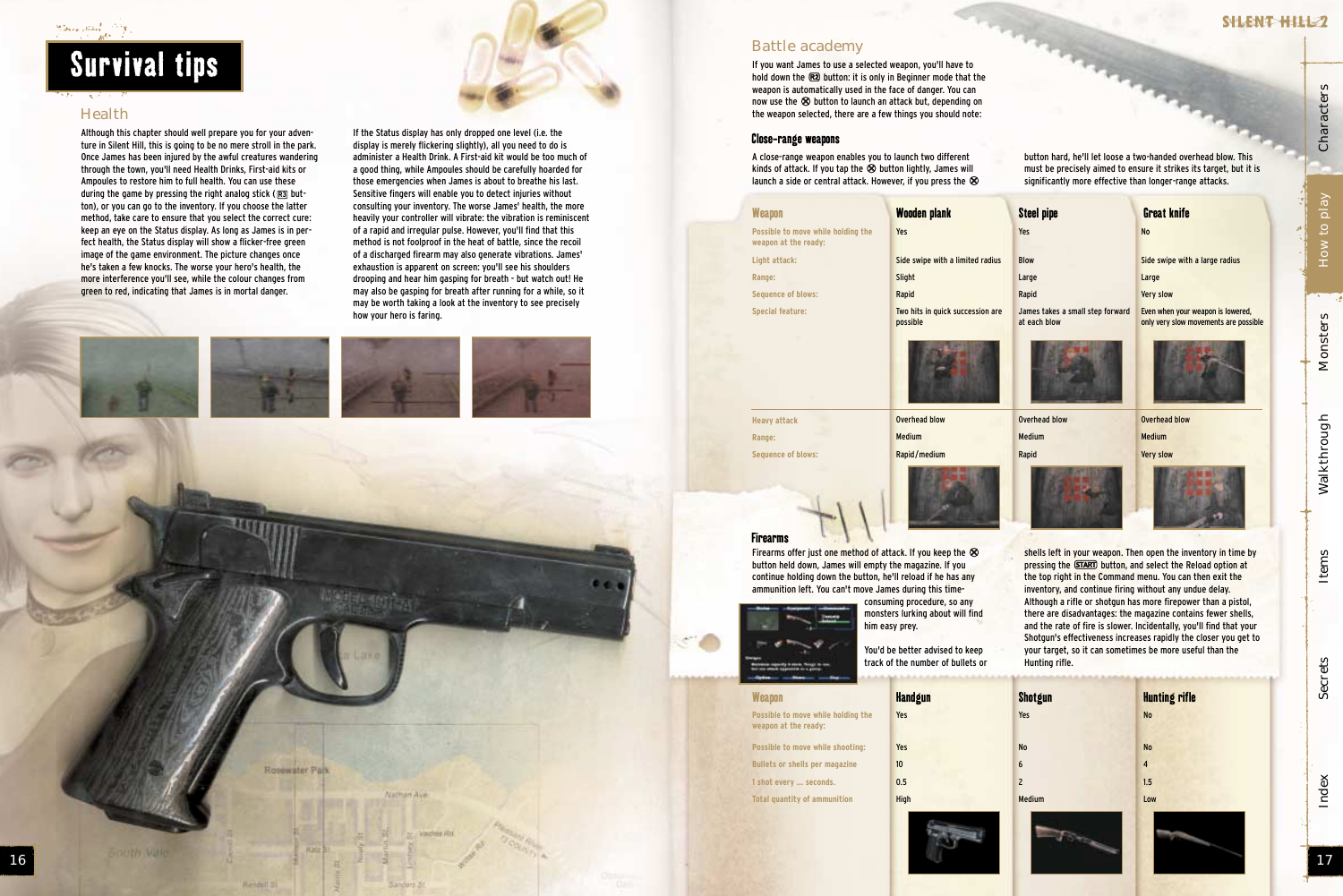

## Lying Figure

## Creeper

This is the first monster lying in wait for you in Silent Hill. Although slow, the Lying Figure is anything but friendly. The creature wears a tight straightjacket, and you'll come across it often during the first half of the game. You'll generally find it stumbling around, upright and relatively slow, making a strange splashing sound. But appearances can be deceptive: the Lying Figure can be astonishingly quick when it decides to crawl close to the ground.

#### **District**

Silent Hill Woodside Apartment Blue Creek Apartment Historical Society Prison Labyrinth Lakeview Hotel "Alternate" Lakeview Hotel

As soon as the monster discovers James, it totters towards him, stopping a few metres away. You'll know when the creature is about to attack: it throws back its upper body in order to belch out an acid mist attack.

The crawling version of this monster enjoys hiding under cars. Your radio will only react to the creature's presence once it bursts out of its lair, making a large screeching sound. Don't worry though - you will receive advance warning. Just keep an eye on James, who'll move his head and look in the creature's direction. If James gets in the way of this night crawler, he'll be rammed. After a short time, the monster rears onto its hind legs and launches its acid mist attack.





#### Behaviour

Since these creatures use a long-range attack, there is always a certain risk associated with close combat. You're pretty safe using a firearm, but at the start of the game your only weapon is the Wooden plank. Take a step back to avoid the acid attack, and then launch an immediate counter-attack. You'll find that a well-aimed overhead blow is far more effective than a rapid side swipe (see "How to Play" chapter, page 17). The monster will collapse after a few hits - but that's not the end of the matter. Unless you deal it a lethal blow, the creature will generally stand up again or try to crawl to safety. Therefore, your best bet is to run towards it and press the ⊗ button in order<br>to send the monster to its death with a well-aimed kick. You'l to send the monster to its death with a well-aimed kick. You'll also find this tactic useful if you've floored the creature with a firearm.

These monsters are especially nasty when travelling in packs, since they'll try to surround James. Avoid any type of mass confrontation and try to take on the creatures one by one.

.

These small insect-like creatures are both rare and relatively harmless. You'll have no trouble recognising them as they chirp loudly while scrambling across the ground.

Silent Hill Woodside Apartment Blue Creek Apartment Historical Society

#### District:

These monsters are not particularly aggressive, attacking only if James blocks their way. After biting him once or twice in the foot, they vanish leaving little damage.

#### **Strategy**

#### Behaviour

Creepers are very weak and can generally be disposed of with one hit. Due to their speed, however, you won't be able to do much with close-range weapons. But don't despair: a couple of well-aimed shots from your Handgun will work better than any insecticide. If you want to save your ammunition, why not sneak up on one of the Creepers and press the ⊗ button to<br>tread on it? Remember though: this tactic is not guaranteed tread on it? Remember though: this tactic is not guaranteed to work against such an agile creature. Your best bet may be to simply keep out of their way as you walk through Silent Hill.

|                      | <b>Beginner</b>           | <b>Easy</b>               | <b>Normal</b>             | <b>Hard</b>               |
|----------------------|---------------------------|---------------------------|---------------------------|---------------------------|
|                      | Shots / blows<br>required | Shots / blows<br>required | Shots / blows<br>required | Shots / blows<br>required |
| Wooden plank         | $2 - 8$                   | $5 - 11$                  | $9 - 15$                  | $16 - 24$                 |
| Steel pipe           | $2 - 8$                   | $4-10$                    | $6 - 14$                  | $15 - 22$                 |
| Great knife          |                           |                           |                           | $1-3$                     |
| Handqun              | $3 - 6$                   | $4 - 10$                  | $8 - 14$                  | $16 - 24$                 |
| Shotqun              | $1 - 2$                   | $1 - 3$                   | $1 - 4$                   | $4 - 7$                   |
| <b>Hunting Rifle</b> | 2                         | $\mathbf{2}$              | $1-3$                     | $5 - 6$                   |

#### **Strategy**

|                      | <b>Beginner</b>           | <b>Easy</b>               | <b>Normal</b>             |
|----------------------|---------------------------|---------------------------|---------------------------|
|                      | Shots / blows<br>required | Shots / blows<br>required | Shots / blows<br>required |
| Wooden plank         |                           | $1 - 2$                   | $1-2$                     |
| Steel pipe           |                           |                           |                           |
| <b>Great knife</b>   | ◉                         | ◉                         | $\mathbf \Theta$          |
| Handqun              |                           | $1-3$                     | $1 - 4$                   |
| Shotgun              |                           | $1-3$                     | $1-3$                     |
| <b>Hunting Rifle</b> | ◉                         | ◉                         | ◉                         |
|                      |                           |                           |                           |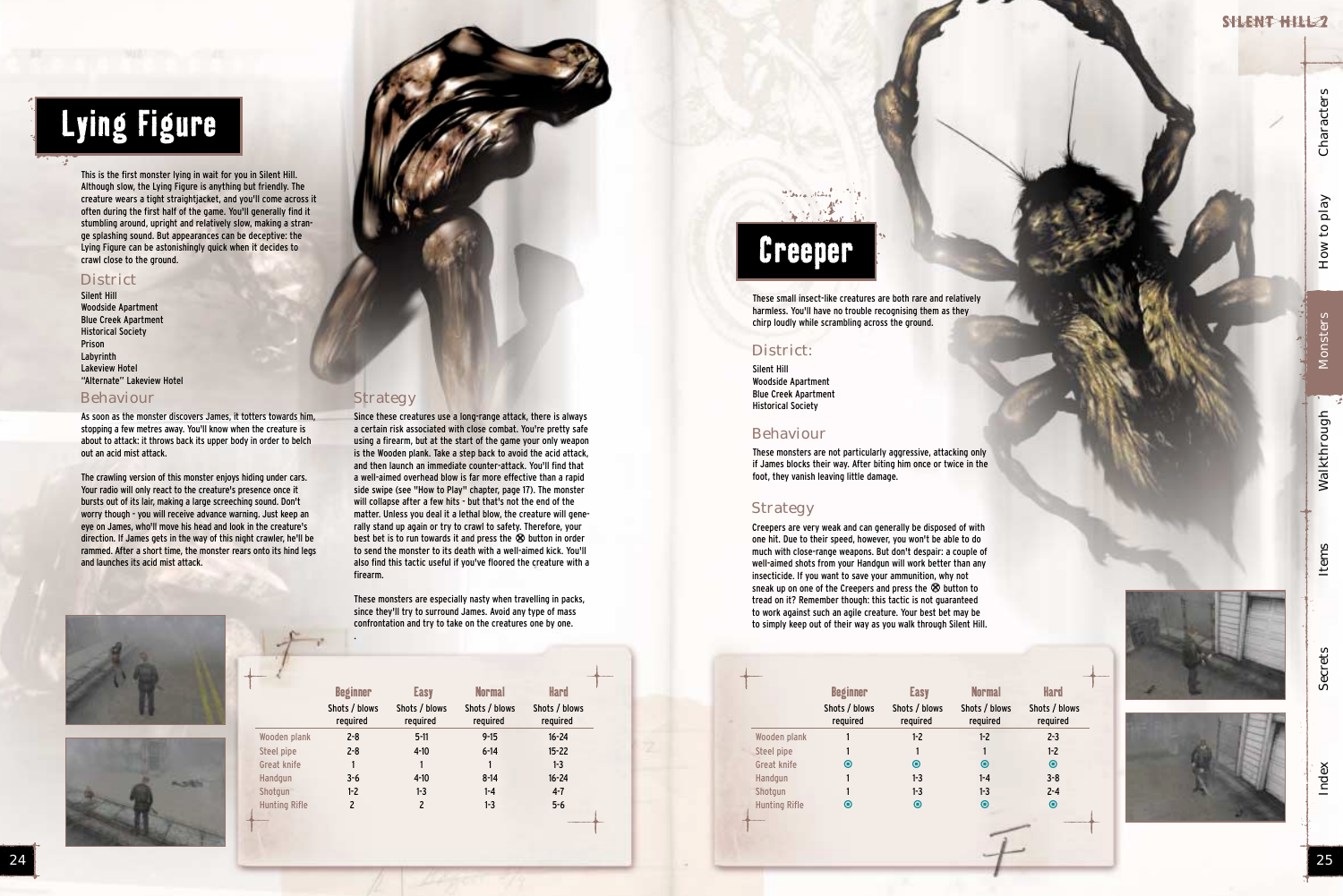Index Secrets Items Walkthrough Monsters How to play Characters

Nalkthrough

**Items** 

**Secrets** 

**A** 

Characters

to play

 $How$ 

**Monsters** 

SHLENT HILL 2

The "Walkthrough" describes the optimum route through the adventures awaiting you in "Silent Hill 2". In general, the information relates to Normal mode; any significant differences between this and other difficulty levels are noted. We have used examples to help you find your way through the maps and to ensure that you have quick and easy access to the necessary information.



#### How to use the Walkthrough

Items and Documents are numbered in order of appearance throughout the walkthrough. A red icon denotes the location where the item can be found and a blue icon where the item

- You cannot continue here.
- You can only pass this point following a specific event.
- ← Passable door.
- $\bullet$  This door can only be opened with the correct key.
- **→** You can only go through this door from one side.

Each section of the game is accompanied by a local map on which all items are marked. Each overview map is **accompanied by a legend listing items,** documents, save points and monsters. When consulting the maps, always pay attention to the compass card indicating

the various directions.

**Maps** 

We've taken care to ensure that these boxes help you through the game, rather than spoiling your puzzle fun. Instead of revealing the solution immediately, we first list all the items and information you need to solve the puzzle, and we include additional tips for the more complicated puzzles. Take a look at the "Secrets" chapter from page 138 onwards to find the solutions.

should be used.

You'll find that these text blocks contain all the information you need to progress through the game. Items waiting to be found are highlighted in red, while those still to be used are marked in blue. The subtitles indicate where you must go next … or what may await you there.

#### Map symbols

Almost all game actions are triggered using the  $\otimes$  button. If the text tells you to take<br>or examine an item, use a key or onen a or examine an item, use a key or open a door, simply position James accordingly and press the  $\otimes$  button.

Index

#### Puzzle box

Take a look at the main headings to see your current location in Silent Hill.



Sanders Street / Lindsey Street Box you reach the year of Wilton Road, arous the shoet, Year's the year of Willie wheel, cross the set of the<br>The Tayan and a workheels to be left of the<br>Thome Mang Fig. 100, base of areti year the<br>technique of Cynnel in buildy lefter on. Then<br>well and Cynnel in the west artificial<br>pr

if the interaction James drawers a massive Mondelast on the karmer. Is a crisis subport yearly and a number of the webst disagger<br>into the telef. By the wist of the sequence James will automatizary frawd for held for face month. But does has in while this associate diseasered. As you broughknow he tony desired a profit face that many health firms. They amond and go to the building of the search west corner of the

88

themselves, where you'll find a chall's mine as a small set of externation, more your country of the direct pass dust time<br>multi-thinks, because you cannot yet go in the eest, hannots<br>Landers or Safe: Seven by cannot yet go in the eest, hannots<br>Landers or Safe: Sarets: Road, is a few meters to the party city. All or easily of the just this. was the contract of the second contract of the second contract of the second contract of the second contract of the second contract of the second contract of the second contract of the second for the second contract of the said : which is appointedly about the finals : seems to have

**Seeny Houston** Hotel start to Louis #14

**Has front on bar Novement from shop wind** 

Militane

**Supported at** 

Los Farrists

Esteen of



used to this allegancy for years, and is amptically lineallie. Darft wirfu von Berlt zweit flie lebe hatten be renig



#### Place details



Wondering how to defeat a boss monster? The Walkthrough will tell you how. Basic information on the weapons to use and the best strategies to employ when battling standard monsters can be found in the "How to Play" chapter (pages 10 - 21) and the "Monsters" chapter (pages 22 - 31). Take a look at the table for the relevant boss monster to find out how many hits you need to land to defeat or drive away your opponent (listed according to the different difficulty levels).

N: It is extremely risky to use this weapon against this type of monster. Use is strongly discouraged!

the fixed carrier of the runni and short signification from that the fine faces to retried that it for upper correct. As in our cases and it is not constant to all the same space. We note of the battle without this asympt

The following video sequence shows a healted wechange bet-<br>week lingets and James. After Angela studies and of the mone.

cu can proceed on your way, So not only the corridor, and

ber sign: at 'be gold level to the intranor dust; the paint "That they best man" provides the information you"! note:<br>since the partie of the execution many.<br>For't be resulted with the Arc of the portugues.

you theough the door at the<br>costern and

#### Alteriorard Thurbid

Atthough this muscler is printly slow, its attacks have at addressing speed and<br>moling surge, Wishnach Bakily man with highlanding speed and<br>grade, James' (seed, There's no lines to sure, prints verient) directional big bins, the shoulder but bins and the Oil button as repolls as people's in sinke to have assessiff from the cross Low's initial light. Then perce the RD butbies to head James.

For the Wolf Disk. Then perts the ISI further to further the former and party contained by the state of the state of the basic of the basic party of the basic party than the basic state basic interaction of the state of t

**Business Cost** Bankal Eard Shelts / Money Stefa / Month  $44.48$ **UH**  $34$ 쓶 846  $\frac{95}{87}$ ñű



where the content of the fixed to the word.<br>This does much bi a most in which six con-<br>downed must are hanging. She fing from<br>the contine of the russes, cFig. 976; hele a good look at each carpea and read all about fleer crimes. Row leave this macober artifing and go north. At the and of the<br>patitage, ques the door as the tell, it is adv this a chander process special control materials of the processes created which is profit that a material man, then processes in<br>The pair book left (7hg, 750) - record that, thereof of compact, inc.<br>results masses are sampled from the ce

#### The riddle of the hanged men

One of the contenued man did not commit the crime of Over of the constructed may did not commutively considered in the same stand and the press "Read may, dend in the same standard procedure in the same procedure in the same bare states of which constructed in the same proc of a sloven.<br>Look for the templent mas in the first executive room. We

portion on he from pane to game how go to the second<br>raws, and by the most corresponding to the position of<br>the insurant man (Fig. 201).<br>Then report to the coast with the fampet man, The corpor

masset met het varished, and sou'll find the Key o<br>leisdigt en the floor bemeelt his move (Fig. 1981.

 $\theta$  put but the second second terms considers will appear in the procedure satisfies a second second second consideration of the second second second second second second second second second second second second second by information least to different results.



#### Boss monsters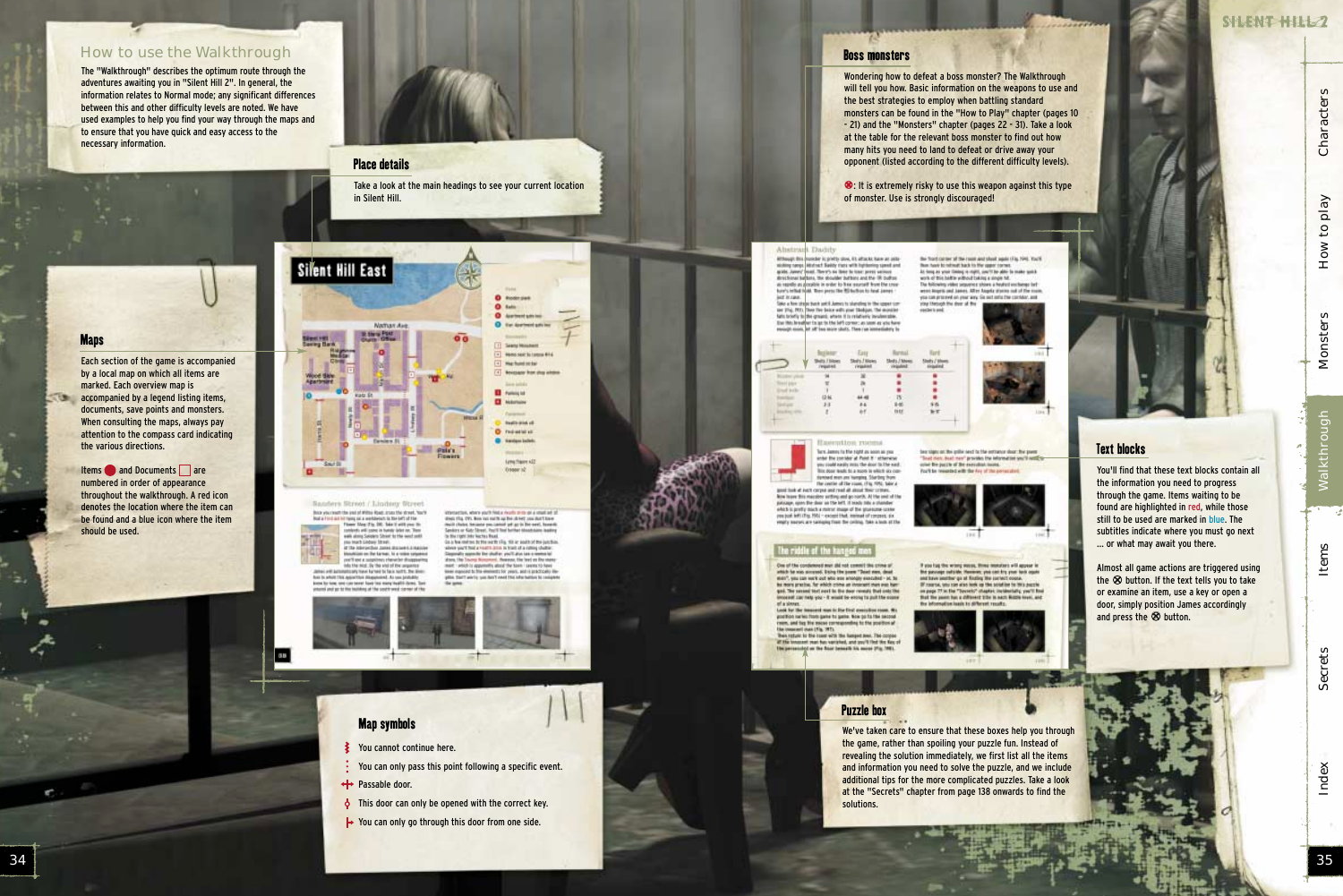Index Secrets Items Walkthrough Monsters How to play Characters

Walkthrough

Items

Secrets

**Monsters** 

Characters

How to play

SHENT HILL?

You'll find numerous health items and ammunition boxes waiting for you in Silent Hill - some can be found in buildings, while others are lying on the street. While Health drinks and Handgun bullets are very common, Ampoules and Shotgun shells are few and far between, and only appear once you are well into the game. So take care to save your rarer finds for emergencies. Incidentally, don't be surprised if you find shells or bullets which you don't yet have any use for … just hold onto them until the relevant weapons appear. After playing the game for a few minutes, you'll automatically gain possession of the radio, and a little later you'll also stumble across a flashlight. Take a look at the "How to Play" chapter (page 15) for more information on these important items.

> Page 46 (Map: page 41)

### Equipment

Page 91 (Map: page 90)



game. And remember: whenever you enter a new building, you'll generally (but not always) find the vital map near the entrance...

Location Details

#### Maps

It's easy to lose your way in the dense mist swirling around Silent Hill, and in the town's dark and gloomy buildings. You'll soon find that the maps are essential survival tools - in fact, unless you consult the Map of Silent Hill you won't even be able to get out of the parking lot right at the start of the

> Page 51 (Map: page 42)

Page 66 (Map: page 61)

Page 106 (Map: page 102)

Page 110 (Map: page 103)

æ,

Index